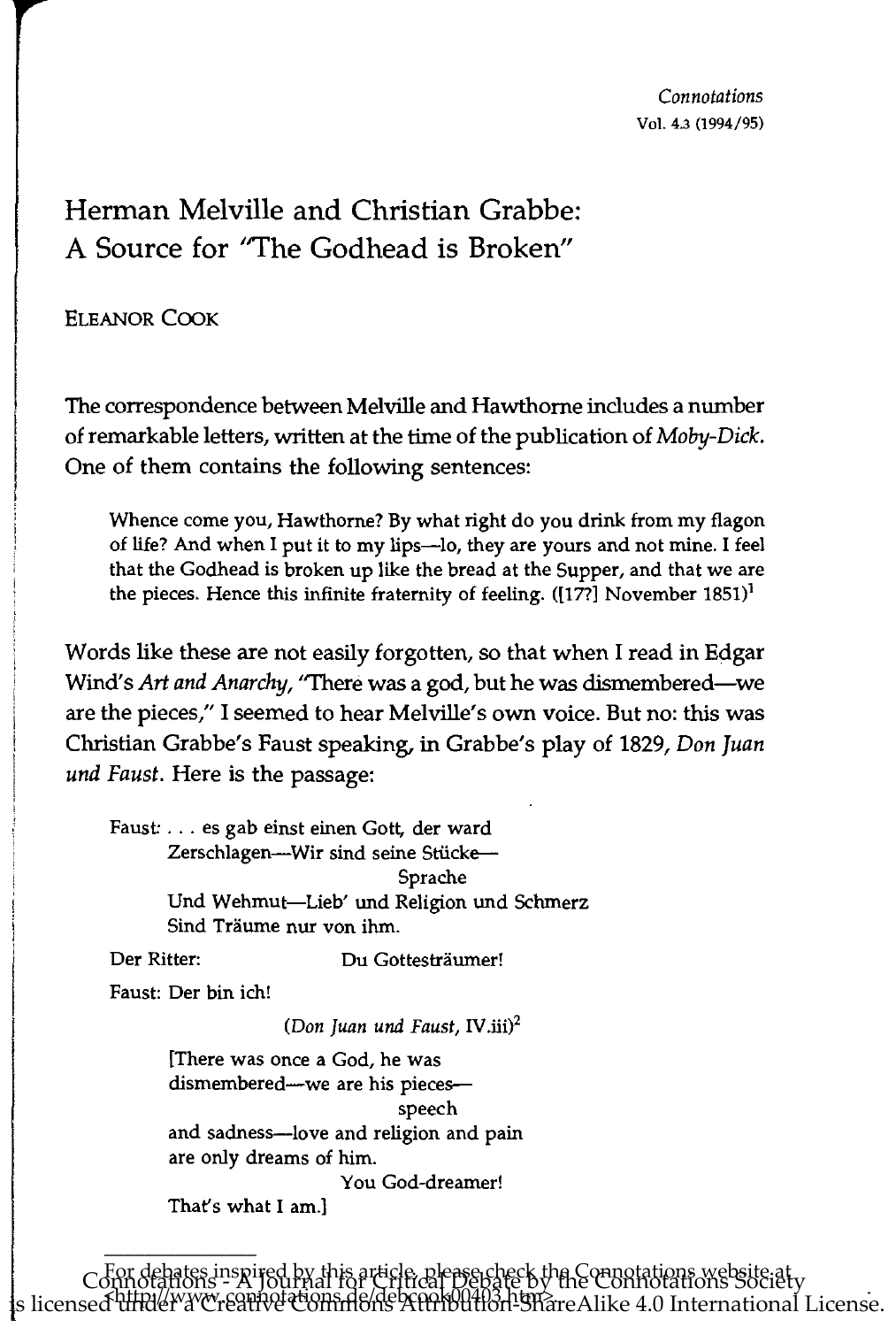Wind relates Grabbe's lines to the dismemberment of Dionysus:

Brutal aphorisms on fragmentation abound in Grabbe, *Don Juan und Faust (1829)*  I, ii, "Aus Nichts schafft Gott, wir schaffen aus Ruinen"; or IV, iii: "Must one tear in shreds in order to enjoy? I almost believe it . . . Whole pieces are unpalatable." A pretentious and rather histrionic Titan, Grabbe recalled ancient Dionysiac rites of fragmentation: "There was a god, but he was dismembered-we are the pieces" *(IV, iii)*.<sup>3</sup>

There is certainly little sign that Grabbe had in mind the sacrament of communion or of the eucharist. In 1 Corinthians 11:23-25, a form of *brechen* is used in the Luter Bible, not *zerschlagen.* [''Take, eat: this is my body, which is broken for you" (Authorized Version).] *Zerschlagen* is used in Psalm 2:9, a passage familiar from Handel's *Messiah.* ["Thou shalt break them with a rod of iron" (AV).] It is Melville who implicitly connects Grabbe's words with "the Supper."

Not that Melville's Supper is an orthodox communion. "My flagon of life" is a common enough metaphor not to startle us, even when Melville shifts the flagon back to his own lips. And even the intense momentary identification ("my lips--lo, they are yours and not mine") does not startle unduly. But suddenly the strong sense of identification wants a stronger metaphor of communion, and makes a leap to the language of Christian sacrament, causing us to reread the "flagon of life." At the same time, it leaps to the language of Grabbe's Dionysiac or Orphic dismembering. Just how are these two different contexts of ''breaking up" intertwined in Melville?

Melville's knowledge of German writing is well known, though I have found no mention of Grabbe among the authors he read.4 A few months before the "Godhead is broken" letter, Melville wrote to Hawthome the following remarks on Goethe:

In reading some of Goethe's sayings, so worshipped by his votaries, I came across this, *'Live in the all.'* ... What nonsense! Here is a fellow with a raging toothache. 'My dear boy,' Goethe says to him, 'you are sorely afflicted with that tooth; but you must *live in the all,* and then you will be happy!' ... This 'all' feeling, though, there is some truth in it. You must often have felt it, lying on the grass on a warm summer's day. Your legs seem to send out shoots into the earth. Your hair feels like leaves upon your head. This is the *all* feeling. But what plays the mischief with the truth is that men will insist upon the